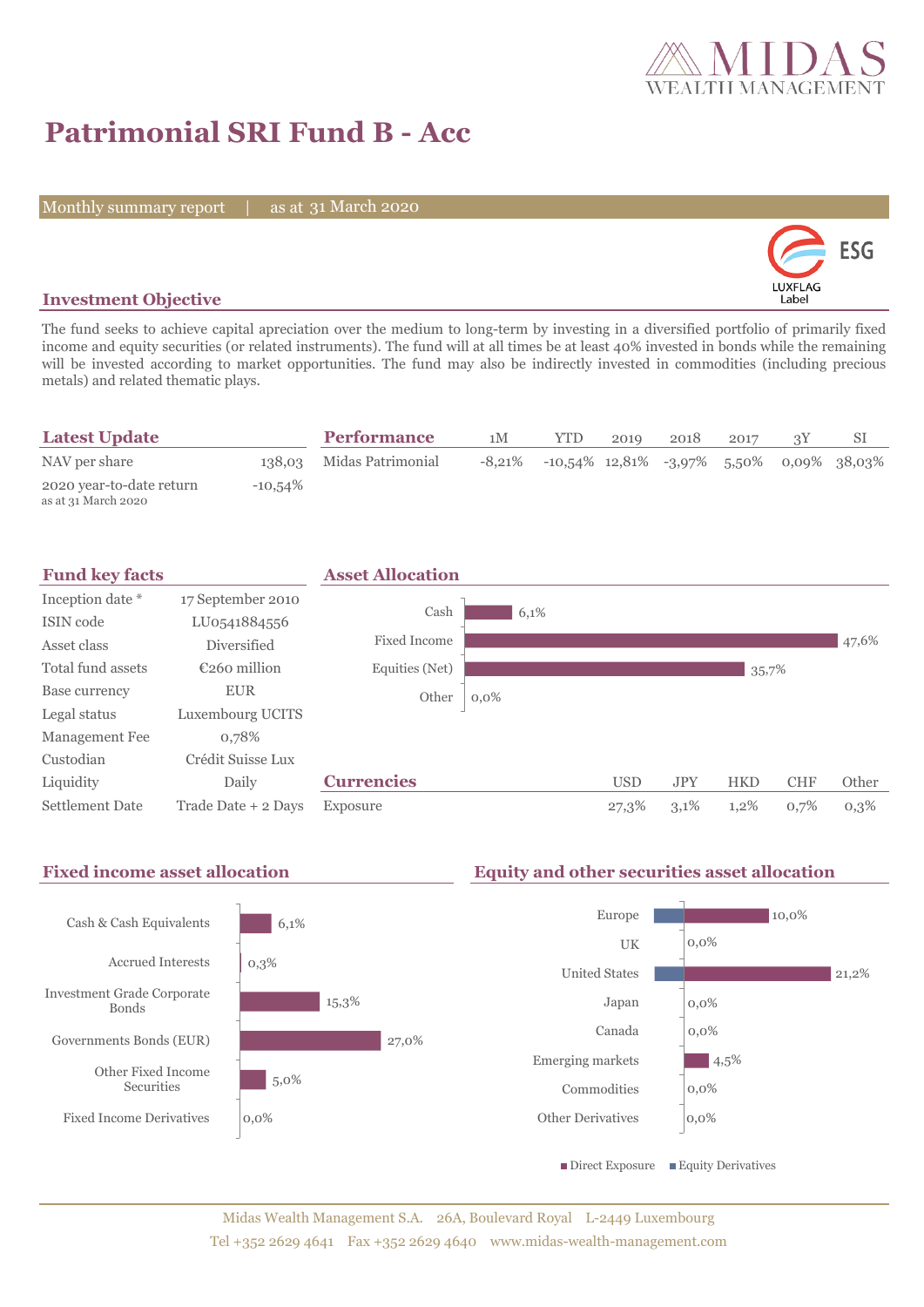

# **Patrimonial SRI Fund B - Acc**

Monthly summary report | as at 31 March 2020

| Top 10 fixed income holdings           | <b>YTM</b> | Rating | Weight  |
|----------------------------------------|------------|--------|---------|
| DEUTSCHLAND REP: DBR o 08/15/29        | $-0.5%$    | AAA    | 4,0%    |
| NETHERLANDS GOVT: NETHER 0 3/4 07      | $-0,3%$    | AAA    | 3,4%    |
| BTPS: BTPS 3.35 03/01/35               | 1,9%       | BBB-   | 2,1%    |
| DEUTSCHLAND REP: DBR 11/4 08/15/48     | $0.0\%$    | AAA    | 1,8%    |
| EUROPEAN INVT BK : EIB o 3/8 07/16/25  | $-0,2%$    | AAA    | 1,6%    |
| AGENCE FRANCAISE : AGFRNC 0 1/8 11/1   | $-0.3%$    | AA     | 1,6%    |
| BTPS: BTPS 0.35 02/01/25               | 0,9%       | BBB-   | 1,5%    |
| FRANCE O.A.T.: FRTR 1 1/4 05/25/36     | 0,4%       | AA     | $1,5\%$ |
| ALTICE FINCO SA: ALTICE 4 3/4 01/15/28 | 7,7%       | $CCC+$ | 1,3%    |
| IRISH GOVT: IRISH 1 05/15/26           | $-0.1%$    | A      | 1,2%    |

**Fixed income rating breakdown** 



| Top 10 equity holdings           | Sector                        | Weight |
|----------------------------------|-------------------------------|--------|
| <b>ALTICE NV-A</b>               | <b>Communication Services</b> | 3,1%   |
| <b>AMAZON.COM INC</b>            | <b>Consumer Discretionary</b> | 2,3%   |
| <b>MICROSOFT CORP</b>            | <b>Information Technology</b> | 2,2%   |
| <b>MEDTRONIC PLC</b>             | Health Care                   | 1,9%   |
| <b>APPLE INC</b>                 | <b>Information Technology</b> | 1,8%   |
| ALIBABA GROUP HOLDING-SP ADR     | <b>Consumer Discretionary</b> | 1,8%   |
| <b>ALTICE USA INC-A</b>          | <b>Communication Services</b> | 1,8%   |
| <b>FREY</b>                      | Real Estate                   | 1,7%   |
| <b>EQUINIX INC</b>               | Real Estate                   | 1,6%   |
| <b>CHECK POINT SOFTWARE TECH</b> | <b>Information Technology</b> | 1,6%   |

### **Equity sector breakdown**

| <b>Consumer Discretionary</b> | 12,3%   |
|-------------------------------|---------|
| <b>Consumer Staples</b>       | 9,1%    |
| Energy                        | $0,0\%$ |
| Financials                    | $0.0\%$ |
| Health Care                   | 13,8%   |
| <b>Information Technology</b> | 31,4%   |
| Industrials                   | 5.0%    |
| Materials                     | $0.0\%$ |
| <b>Communication Services</b> | 16,4%   |
| <b>Utilities</b>              | 4,6%    |
| <b>Real Estate</b>            | 7,5%    |





## **Thematics breakdown Top 5 funds and other holdings**

Quaero Bamboo 1,6%